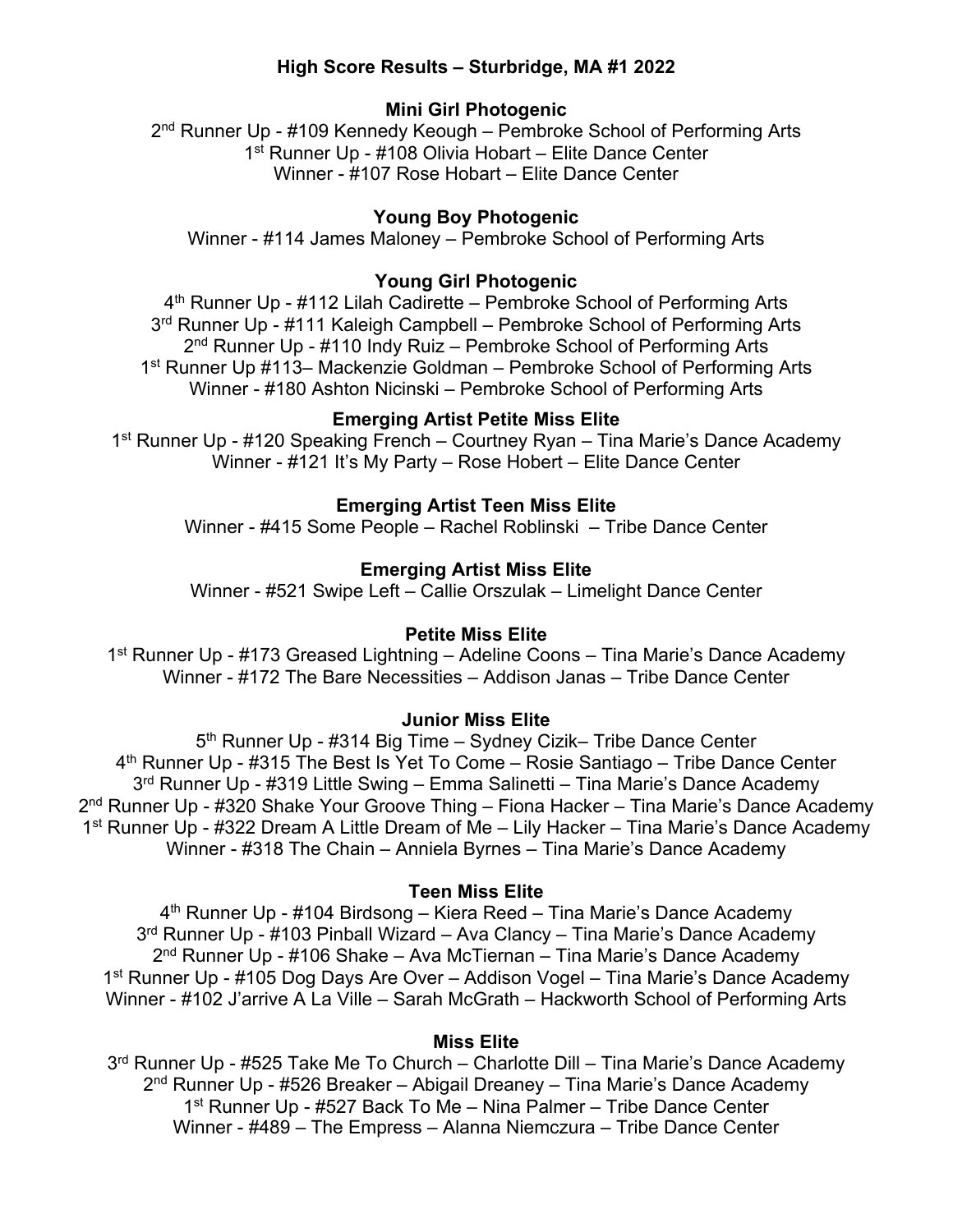# **Tiny Recreational Solo**

3<sup>rd</sup> Place - #161 Walk The Dinosaur – Miya Melendez – Tina Marie's Dance Academy 2<sup>nd</sup> Place- #159 Isn't She Lovely – Chesney Binette – Tribe Dance Center 1<sup>st</sup> Place- #160 I'm Here – Victoria Rodrigues – Alegria Dance and Fitness

### **Mini Recreational Solo**

5<sup>th</sup> Place - #116 Tigger's Gotta Bounce – Olivia Hobart – Elite Dance Center 4th Place - #144 Sentiment of Jasmine Flowers – Lilan Dou – Artisan Dance Academy LLC 3<sup>rd</sup> Place - #146 Almost There – Quinn Binette – Tribe Dance Center 2<sup>nd</sup> Place - #145 How Sweet It Is – Alanna Flores – Tribe Dance Center 1st Place - #143 Easter Barbie – Chloe Tian – Artisan Dance Academy LLC

### **Mini Intermediate Solo**

6th Place - #119 Saturday – Violet Sabel – Charlotte Klein Dance Centers 5<sup>th</sup> Place – #165 Faith – Elena Adalian – Tina Marie's Dance Academy 4<sup>th</sup> Place - #118 Good To Be Alive – Reagan Phaneuf – Charlotte Klein Centers 3<sup>rd</sup> Place - #117 Dreamers - Taelyn Saldana - Charlotte Klein Centers 2<sup>nd</sup> Place - #120 Speaking French – Courtney Ryan – Tina Marie's Dance Center 1<sup>st</sup> Place - #121 It's My Party – Rose Hobert – Elite Dance Center

#### **Mini Competitive Solo**

2nd Place - #173 Greased Lightning – Adelie Coons – Tina Marie's Dance Academy 1st Place - #166 What The World Needs Now – Addison Janas – Tribe Dance Center

#### **Young Recreational Solo**

3<sup>rd</sup> Place - #154 Dancing Butterfly – Catherine Chen – Artisan Dance Academy LLC 2nd Place - #151 Peacock Flying Southeast – Iris Guo – Artisan Dance Academy LLC 2<sup>nd</sup> Place #153 Talking To The Moon – Amie Huang – Artisan Dance Academy LLC 1<sup>st</sup> Place - #152 Peacock Flying – Katelyn Qin – Artisan Dance Academy

#### **Young Intermediate Solo**

10<sup>th</sup> Place - #199 Myth Of New York – Sophie Laliberte – Tribe Dance Center 9th Place - #193 Spark of Creation – Sofia Marrone – Charlotte Klein Dance Centers 8th Place - #181 Beautiful Lass – Ella Luo – Artisan Dance Academy LLC 7th Place - #184 Good Morning Forest – Abigail Freeman – Artisan Dance Academy LLC  $7<sup>th</sup>$  Place - #279 Dive Into The Pool – Adriana Barrett – Sally McDermott Dance Centers 6th Place - #197 Speaking French – Emma Shaka – Charlotte Klein Dance Centers 5th Place - #200.1 Don't You Worry About A Thing – Siena Bahgat – Alegria Dance and Fitness 4<sup>th</sup> Place - #192 I've Got The Music In Me – Lily Head – Charlotte Klein Dance Centers 3rd Place - #195.1 Shake The Room – Oliwia Ucher – Sally McDermott Dance Centers  $2<sup>nd</sup>$  Place - #183 The Awakening – Zachary Latourelle – Tribe Dance Center 1st Place - #186 Tang Dynasty Impression – Cindy Tian – Artisan Dance Academy LLC

### **Young Competitive Solo**

10<sup>th</sup> Place - #320 Shake Your Groove Thing – Fiona Hacker – Tina Marie's Dance Academy 9th Place - #303 First Class – Kendall Beltrandi – Hackworth School of Performing Arts  $9<sup>th</sup>$  Place - #322 Dream A Little Dream of Me – Lily Hacker – Tina Marie's Dance Academy 8<sup>th</sup> Place - #318 The Chain – Anneila Byrnes – Tina Marie's Dance Academy  $7<sup>th</sup>$  Place - #301 The Storm – Eliana Franco – Alegria Dance and Fitness 6<sup>th</sup> Place - #295 What A Feeling – Adrielle Vega – Charlotte Klein Dance Centers 5<sup>th</sup> Place - #250 Sushi – Kaiya Murphy – Charlotte Klein Dance Centers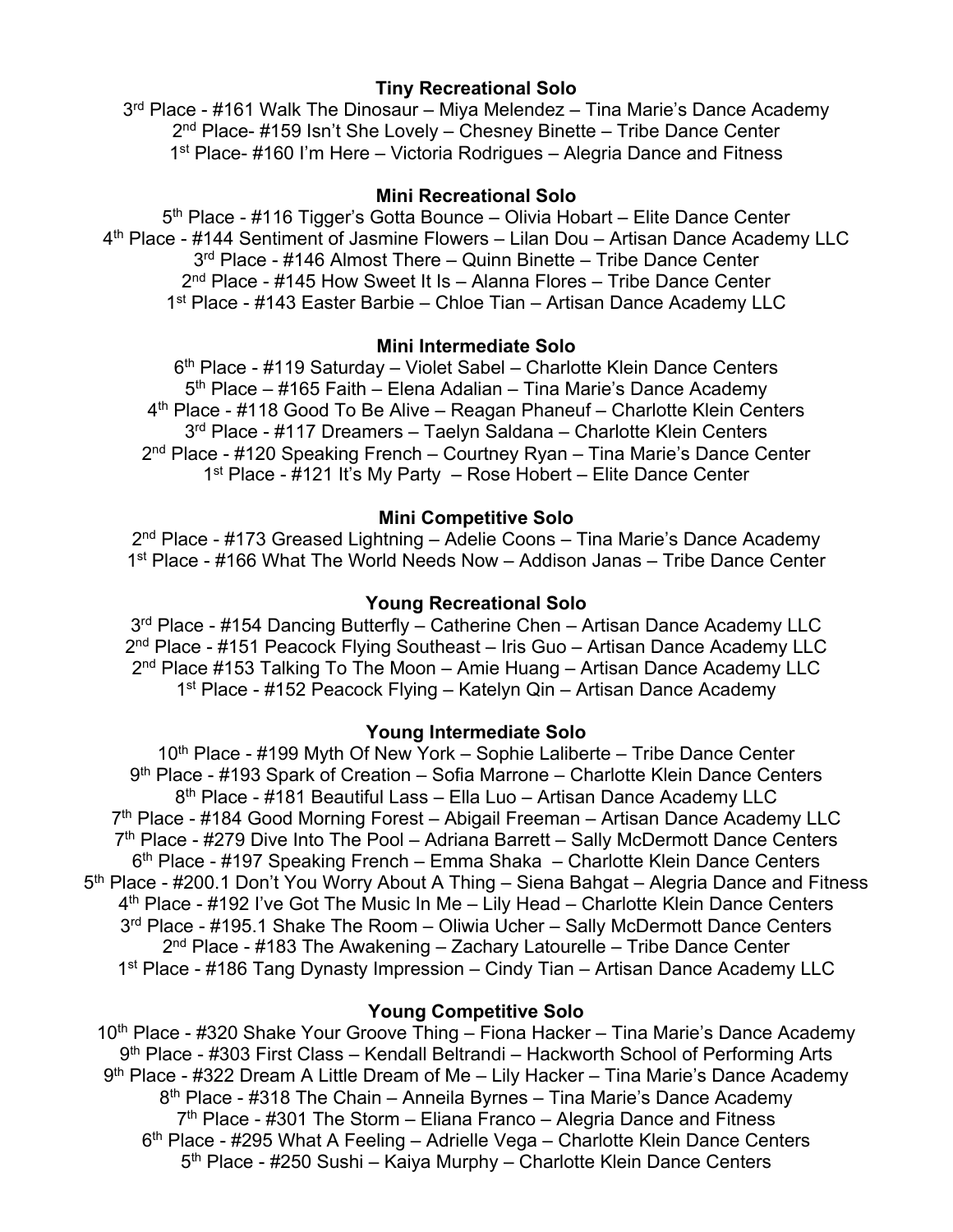4th Place - #263 Fur Elise Jam – Rebekah Ferreira – Sally McDermott Dance Centers

 $3<sup>rd</sup>$  Place - #262 The Way – Charlotte Fredette – Charlotte Klein Dance Centers 2<sup>nd</sup> Place - #260 Giants – Tyler George – Charlotte Klein Dance Centers 1<sup>st</sup> Place - #255 Luca – Andy Lane – Charlotte Klein Dance Centers

# **Teen Recreational Solo**

1<sup>st</sup> Place - #156 Flying Solo – Kayla Murphy – Tribe Dance Center

#### **Teen Intermediate Solo**

10<sup>th</sup> Place - #407 Love of Butterfly and Flowers – Cindy Wei – Artisan Dance Academy LLC 9th Place - #411 Fawn – Rachel Roblinski – Tribe Dance Center 8<sup>th</sup> Place - #413 Reason Why – Savannah Carelock – Tribe Dance Center 7th Place - #403 Chinese Knot – Maria Huang – Artisan Dance Academy LLC 6<sup>th</sup> Place - #410 Spring Spirit – Bianca Zhang – Artisan Dance Academy LLC 5th Place - #409 Tambourine Dance – Angelina Wei – Artisan Dance Academy LLC 4th Place - #410.1 In The Waiting – Abigail Odiorne – Alegria Dance and Fitness 3<sup>rd</sup> Place - #412 Look At Me – Sadie Housey – Alegria Dance and Fitness 2<sup>nd</sup> Place - #405 Maiden In The Rain – Grace Li – Artisan Dance Academy LLC 1st Place - #408 Enchanting – Kailynn Zheng– Artisan Dance Academy LLC

#### **Teen Competitive Solo**

10<sup>th</sup> Place - #63 New York New York – Dakota Rubin – Charlotte Klein Dance Centers 9<sup>th</sup> Place - #88 Sign Of The Times – Kathryn LeBlanc – Charlotte Klein Dance Centers 8<sup>th</sup> Place - #66 Only Love – Isabella Prodromidis – Charlotte Klein Dance Centers 7<sup>th</sup> Place - #90 You're The Top – Isabella Almeida – Pembroke School of Performing Arts 6<sup>th</sup> Place - #105 Dog Days Are Over - Addison Vogel - Tina Marie's Dance Academy 5th Place - #61 All Again – Madeline Oravec – Hackworth School of Performing Arts 4th Place - #93 You Say – Cailene Cummings – Pembroke School of Performing Arts 3<sup>rd</sup> Place - #22 Ode To A Lost Love – Hailey Williamson – Charlotte Klein Dance Centers 2<sup>nd</sup> Place - #65 A New Life – Maura Dyer – Charlotte Klein Dance Centers 1st Place - #102 J'arrive A La Ville – Sarah McGrath – Hackworth School of Performing Arts

# **Senior Intermediate Solo**

2<sup>nd</sup> Place - #524 Lonely Hearts Club – Gabrielle Gonsalves – Tribe Dance Center 1st Place - #521 Swipe Left – Callie Orszulak – Limelight Dance Center

#### **Senior Competitive Solo**

10<sup>th</sup> Place - #478 A Time Remembered – Stephanie Lin – Artisan Dance Academy LLC 9<sup>th</sup> Place - #468 Lonely Shade of Blue – Lauren Delprete – Charlotte Klein Dance Centers 8<sup>th</sup> Place - #497 Strange Fruit – Isabella Archambault – Charlotte Klein Dance Centers 7<sup>th</sup> Place - #472 Party of One – Sophia Gahagan – Charlotte Klein Dance Centers 6th Place - #474 Gorecki – Nina Palmer – Tribe Dance Center 5<sup>th</sup> Place - #513 Treasure – Collin Madeiros – Pembroke School of Performing Arts 4th Place - #484 New Dorp New York – Alanna Niemczura – Tribe Dance Center 3<sup>rd</sup> Place - #467 Amen - Anaheed Khalili - Charlotte Klein Dance Centers 2<sup>nd</sup> Place - #505 Mercy – Logan Madeiros – Pembroke School of Performing Arts 1<sup>st</sup> Place - #524.1 Secret Love Song – Mikhaila Latourelle – Tribe Dance Center

### **Mini Recreational Duo/Trio**

4th Place - #130 Clap Song – Sally McDermott Dance Centers 3<sup>rd</sup> Place - #147 I Like To Move It - Elite Dance Center 2<sup>nd</sup> Place - #129 One And The Same – Alegria Dance and Fitness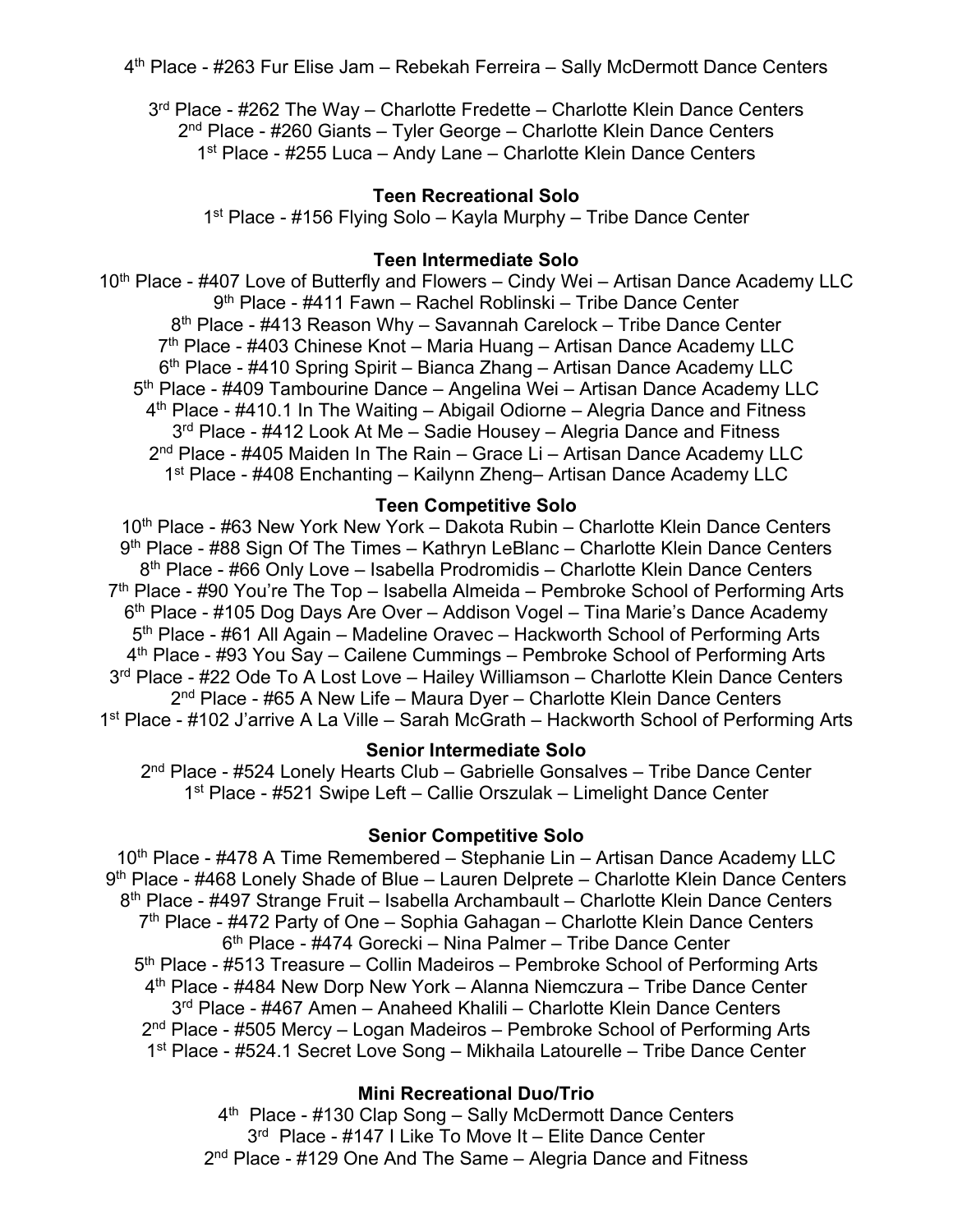1<sup>st</sup> Place - #128 Lets Get It Started – Alegria Dance and Fitness

### **Mini Intermediate Duo/Trio**

4<sup>th</sup> Place - #123 Neverland – Charlotte Klein Dance Centers 3<sup>rd</sup> Place - #141 Shake It Up - Tina Marie's Dance Academy 2<sup>nd</sup> Place - #131 Twins – Elite Dance Center 1<sup>st</sup> Place - #122 It's A Lovely Day Today – Charlotte Klein Dance Centers

# **Mini Competitive Duo/Trio**

1<sup>st</sup> Place - #148 Better When I'm Dancing – Tina Marie's Dance Academy

# **Young Recreational Duo/Trio**

1<sup>st</sup> Place - #140 Emergency – Sally McDermott Dance Centers

### **Young Intermediate Duo/Trio**

4th Place - #208 Brand New Sound – Pembroke School of Performing Arts 3<sup>rd</sup> Place - #204 Everybody Needs A Best Friend - Tribe Dance Center 2<sup>nd</sup> Place - #207 Busy Busy Busy – Charlotte Klein Dance Centers 1<sup>st</sup> Place - #206 Mango Tree – Tribe Dance Center

### **Young Competitive Duo/Trio**

10<sup>th</sup> Place - #231 Hababera – Tina Marie's Dance Academy 9th Place - #222 Iconz – Charlotte Klein Dance Centers 8<sup>th</sup> Place - #226 Haven't Met You Yet – Charlotte Klein Dance Centers  $7<sup>th</sup>$  Place - #246 Grown – Tina Marie's Dance Academy 6<sup>th</sup> Place - #238 Do It Like This – Tina Marie's Dance Academy 5<sup>th</sup> Place - #240 Heaven Is A Place On Earth – Tribe Dance Center 4th Place - #236 Ready Now – Charlotte Klein Dance Centers 2<sup>nd</sup> Place - #232 Sing Sing Sing – Tina Marie's Dance Academy 1<sup>st</sup> Place - #237 Crazy Little Thing Called Love – Charlotte Klein Dance Centers

### **Teen Competitive Duo/Trio**

10<sup>th</sup> Place - #345 Secret For The Mad – Charlotte Klein Dance Centers 9<sup>th</sup> Place - #346 Landslide – Alegria Dance and Fitness 8<sup>th</sup> Place - #366 Killing Me Softly – Charlotte Klein Dance Centers  $7<sup>th</sup>$  Place - #365 Toxic – Tina Marie's Dance Academy 6<sup>th</sup> Place - #363 I Want You Back – Tina Marie's Dance Academy 5th Place - #344 Three Little Birds – Charlotte Klein Dance Centers 4th Place - #348 I Can't Believe I Had You – Charlotte Klein Dance Centers 3<sup>rd</sup> Place - #425 Perfect Family – Charlotte Klein Dance Centers 2<sup>nd</sup> Place - #362 Don't You Know – Charlotte Klein Dance Centers 1<sup>st</sup> Place - #368 Say My Name – Pembroke School of Performing Arts

### **Senior Competitive Duo/Trio**

 $10<sup>th</sup>$  Place – #544 Strange – Tribe Dance Center 9<sup>th</sup> Place - #545 Saturn – Pembroke School of Performing Arts 8<sup>th</sup> Place - #533.1 I Want You – Tina Marie's Dance Academy 7<sup>th</sup> Place - #538 Place We Were Made – Charlotte Klein Dance Centers 6<sup>th</sup> Place - #534 Long Way – Charlotte Klein Dance Centers 5<sup>th</sup> Place - #536 For All We Know – Tribe Dance Center  $4<sup>th</sup>$  Place - #539.1 Everything Must Change – Tribe Dance Center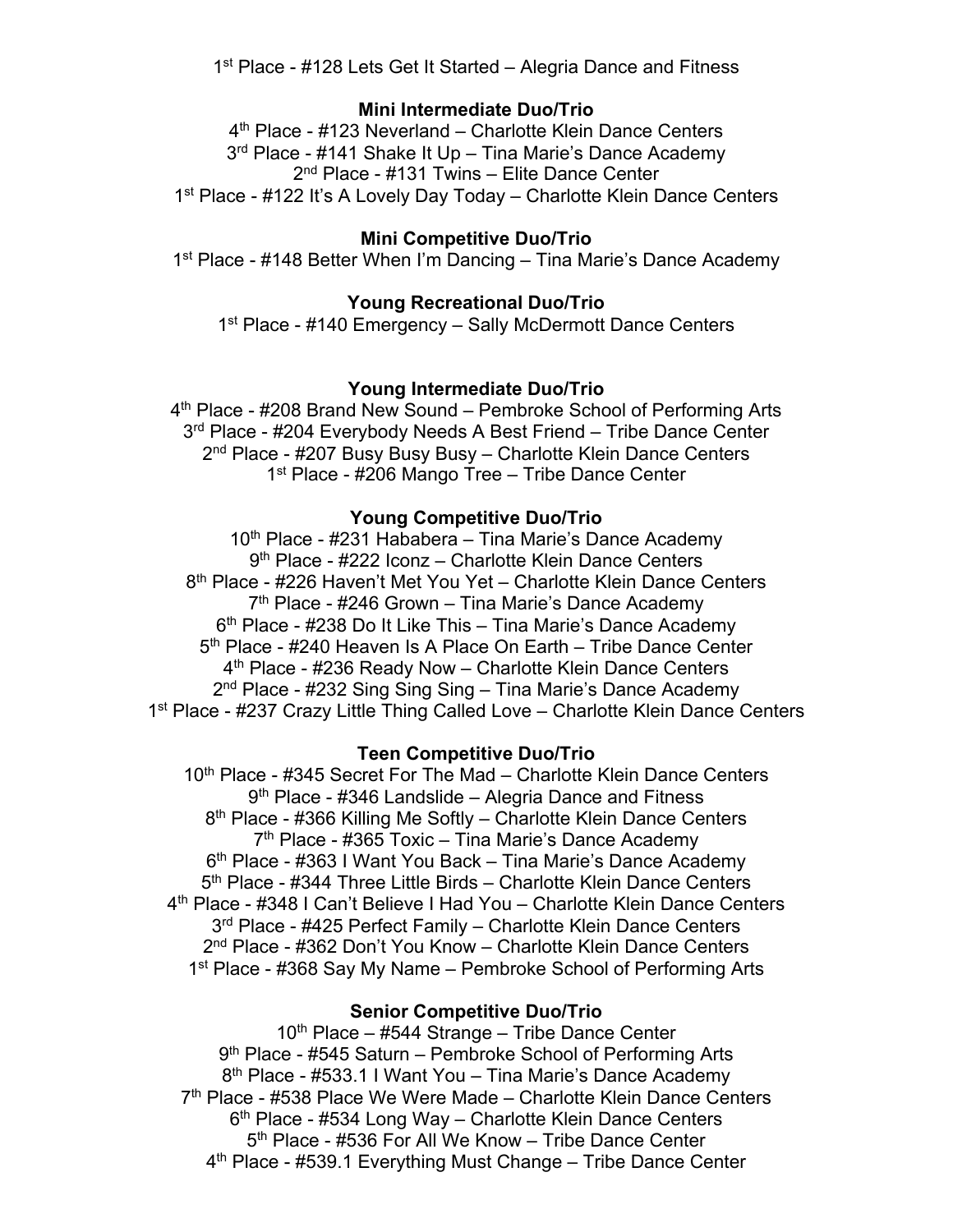3<sup>rd</sup> Place - #535 Heart vs Head – Charlotte Klein Dance Centers 2<sup>nd</sup> Place - #546.1 Come Together – Tina Marie's Dance Academy 1<sup>st</sup> Place - #542 The Other Side – Pembroke School of Performing Arts

## **Adult Pro-Am Duo/Trio**

1<sup>st</sup> Place - #546 Perm – Pembroke School of Performing Arts

### **Mini Recreational Small Group**

4th Place - #136 Together We Stand – Pointe Premiere Studio of Dance 3<sup>rd</sup> Place - #132 Girl On Fire – Pembroke School of Performing Arts 2<sup>nd</sup> Place - #135 Talking To The Moon – Artisan Dance Academy LLC 1<sup>st</sup> Place - #133 Chasing The Greens – Artisan Dance Academy LLC

#### **Mini Intermediate Small Group**

5<sup>th</sup> Place - #142 Little Bitty Pretty One – Charlotte Klein Dance Centers 4<sup>th</sup> Place - #134 Yacht Club Swing – Tribe Dance Center 3<sup>rd</sup> Place - #137 Clapping Song – Tina Marie's Dance Academy 2<sup>nd</sup> Place - #138 Hey Mr Cool – Charlotte Klein Dance Centers 1<sup>st</sup> Place - #139 Flock of Birds – Charlotte Klein Dance Centers

### **Young Recreational Small Group**

6th Place - #164 It's Raining Men – Sally McDermott Dance Centers 5<sup>th</sup> Place - #170 Winter – Sally McDermott Dance Centers 4<sup>th</sup> Place - #174 Coffee Song – Sally McDermott Dance Centers 3<sup>rd</sup> Place - #175 Hold On To Me – Pointe Premiere Studio of Dance 2nd Place - #171 Get Up – Pointe Premiere Studio of Dance 1<sup>st</sup> Place - #163 Joy – Artisan Dance Academy

#### **Young Intermediate Small Group**

 $7<sup>th</sup>$  Place - #185 Cat and Mouse – Sally McDermott Dance Centers 6<sup>th</sup> Place - #205 I Will Wait – Sally McDermott Dance Centers 5<sup>th</sup> Place - #209 Mr Pinestripe Suit – Sally McDermott Dance Centers 4th Place - #178 Jock Jams – Sally McDermott Dance Centers 3<sup>rd</sup> Place - #203 Jet Set – Charlotte Klein Dance Centers 2<sup>nd</sup> Place - #210 Hushabye Mountain – Tribe Dance Center 1<sup>st</sup> Place - #179 Steppin Out With My Baby – Tribe Dance Center

#### **Young Competitive Small Group**

10th Place - #337 Golden Slumbers – Tribe Dance Center 9<sup>th</sup> Place - #343 Rather Be – Tina Marie's Dance Academy 8<sup>th</sup> Place - #327 Sound of Silence – Tina Marie's Dance Academy 7th Place - #333 Sweet Dreams – Tribe Dance Center 6<sup>th</sup> Place - #338 Hey Mama – Charlotte Klein Dance Centers 5<sup>th</sup> Place - #339 Somebody To Love – Tine Marie's Dance Academy 4th Place - #325 Keep Your Head Child – Charlotte Klein Dance Centers 3<sup>rd</sup> Place - #317 Growing Pain – Charlotte Klein Dance Centers 2<sup>nd</sup> Place - #312.1 Hunger Games – Alegria Dance and Fitness 1<sup>st</sup> Place - #321 Keep Your Head Up – Charlotte Klein Dance Centers

#### **Teen Recreational Small Group**

2<sup>nd</sup> Place - #372 Secrets – Pembroke School of Performing Arts 1<sup>st</sup> Place - #376 Rather Be – Pembroke School of Performing Arts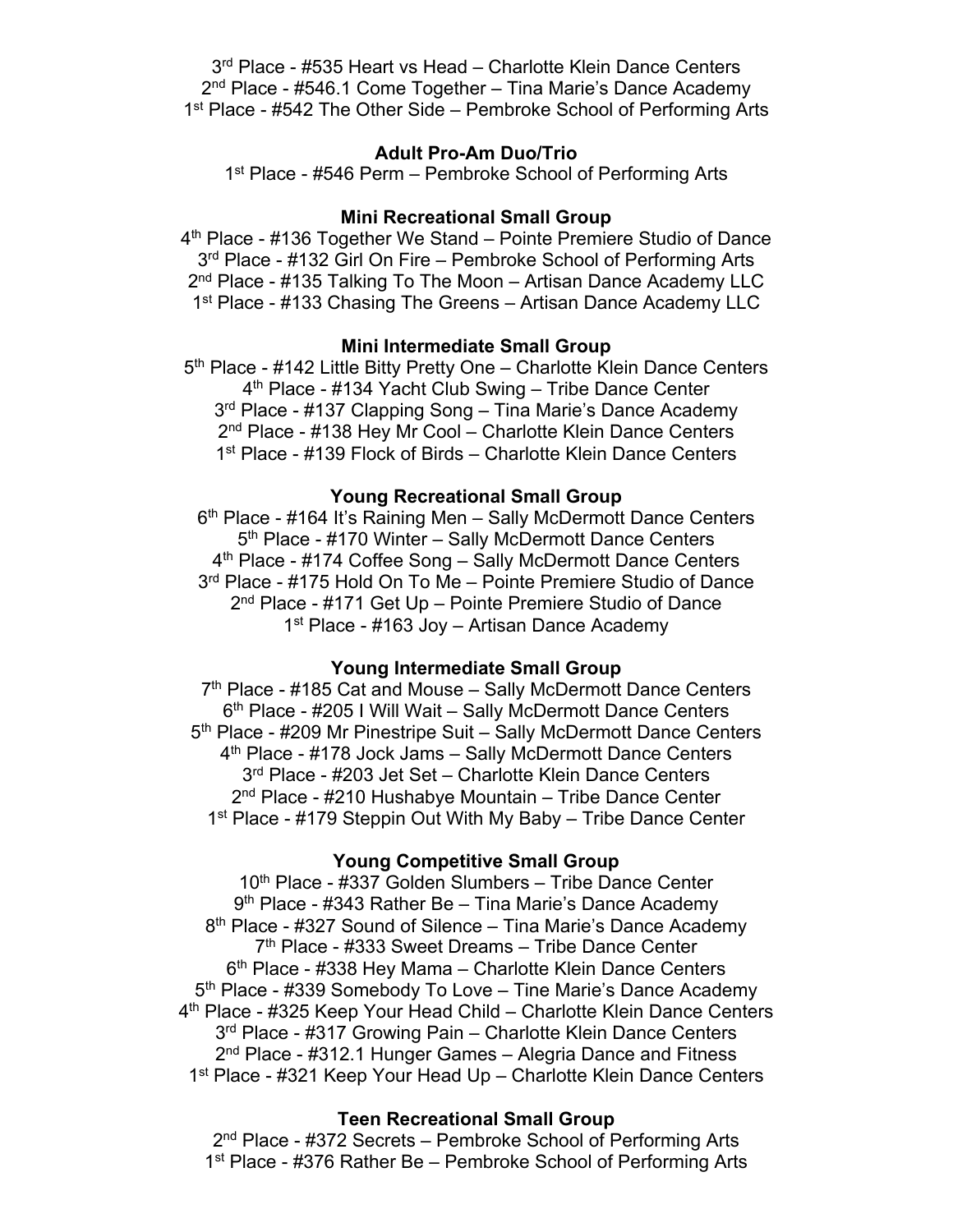# **Teen Intermediate Small Group**

2<sup>nd</sup> Place - #445 I'm A Woman – Tribe Dance Center 1<sup>st</sup> Place - #449 Shadow – Tribe Dance Center

### **Teen Competitive Small Group**

 $10<sup>th</sup>$  Place - #424 The Giver – Alegria Dance and Fitness 9<sup>th</sup> Place - #436 Another Day of Sun – Tina Marie's Dance Academy 8<sup>th</sup> Place - #440 In Case You Don't Live Forever – Pembroke School of Performing Arts 7th Place - #437 Found – Charlotte Klein Dance Centers 6<sup>th</sup> Place - #439 Let's Get It Started – Sally McDermott Dance Centers 5<sup>th</sup> Place - #423 His Morning Promenade – Sally McDermott Dance Center 4<sup>th</sup> Place - #430 We – Sally McDermott Dance Centers 3<sup>rd</sup> Place - #422 Go - Charlotte Klein Dance Centers 3<sup>rd</sup> Place – #450 She Bangs – Tina Marie's Dance Academy 2<sup>nd</sup> Place - #447 The Light – Pembroke School of Performing Arts 1<sup>st</sup> Place - #444 Liability – Tina Marie's Dance Academy

# **Senior Competitive Small Group**

8<sup>th</sup> Place - #457 Rollin In The Deep – Charlotte Klein Dance Centers  $7<sup>th</sup>$  Place - #529 Body Language – Charlotte Klein Dance Centers 6th Place - #522 Best Is Yet To Come – Charlotte Klein Dance Centers 5<sup>th</sup> Place - #511 I'm Coming Out – Charlotte Klein Dance Centers 4th Place - #530 Jackson Medley – Tina Marie's Dance Academy 3<sup>rd</sup> Place - #517 Red Earth – Charlotte Klein Dance Centers  $2<sup>nd</sup>$  Place - #519 My Mind – Tina Marie's Dance Academy 1<sup>st</sup> Place - #518 For Island Fires And Family – Charlotte Klein Dance Centers

### **Mini Recreational Large Group**

4th Place - #16*8* Best Day Ever – Pembroke School of Performing Arts 3<sup>rd</sup> Place - #169 Bumblebees - Artisan Dance Academy LLC 2<sup>nd</sup> Place - #158 Bamboo Forest In The Rain – Artisan Dance Academy LLC 1<sup>st</sup> Place - #162 London Bridge – Pembroke School of Performing Arts

### **Mini Intermediate Large Group**

3<sup>rd</sup> Place - #157 Gypsy Overture – Charlotte Klein Dance Centers 2<sup>nd</sup> Place - #150 My Boyfriend's Back – Tina Marie's Dance Academy 1<sup>st</sup> Place - #149 Please Mr Postman – Charlotte Klein Dance Centers

### **Young Recreational Large Group**

4<sup>th</sup> Place - #125 Power Of The Dream – Pointe Premiere Studio Of Dance 3<sup>rd</sup> Place - #115 Yes Yes I Can – Pointe Premiere Studio of Dance 2<sup>nd</sup> Place - #124 Flowers In The Rain – Artisan Dance Academy LLC 1<sup>st</sup> Place - #126 Spring Awaken – Artisan Dance Academy LLC

### **Young Intermediate Large Group**

4<sup>th</sup> Place - #229 Big Love Small Moments – Pembroke School of Performing Arts 3<sup>rd</sup> Place - #213 Everywhere You Look – Pembroke School of Performing Arts 2<sup>nd</sup> Place - #247 Spooky Scary Skeletons – Pembroke School of Performing Arts 1<sup>st</sup> Place - #220 I've Got Faith – Pembroke School of Performing Arts

# **Young Competitive Large Group**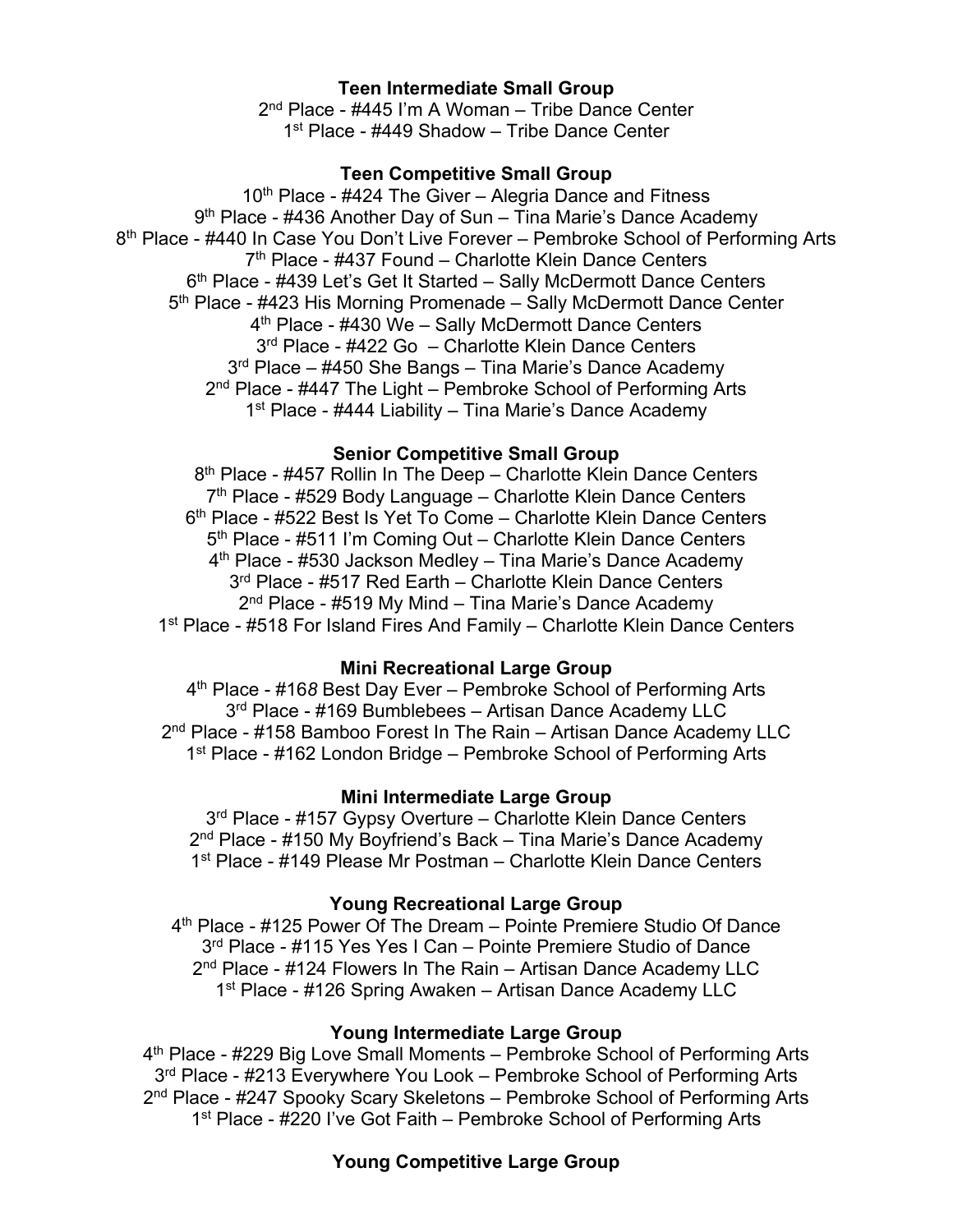$7<sup>th</sup>$  Place - #212 Calloway Swing – Charlotte Klein Dance Centers 6th Place - #215 Outrageous – Tribe Dance Center 5<sup>th</sup> Place - #218 Freedom – Tina Marie's Dance Academy 4<sup>th</sup> Place - #230 Me and Julio – Charlotte Klein Dance Centers 3<sup>rd</sup> Place - #219 Right Now – Tribe Dance Center 2<sup>nd</sup> Place - #217 All Eyes On Me - Charlotte Klein Dance Centers 1<sup>st</sup> Place - #214 Doctor Jazz – Tina Marie's Dance Academy

# **Teen Intermediate Large Group**

2<sup>nd</sup> Place - #377 Spring Breeze – Artisan Dance Academy LLC 1<sup>st</sup> Place - #375 Revived Jade Seal Of Tang Dynasty – Artisan Dance Academy LLC

# **Teen Competitive Large Group**

10<sup>th</sup> Place - #389 There Will Be Time - Tina Marie's Dance Academy 9<sup>th</sup> Place - #384 Winter Song – Tina Marie's Dance Academy 8<sup>th</sup> Place - #401 Cup of Life – Charlotte Klein Dance Centers  $7<sup>th</sup>$  Place - #398 Typical Story – Tina Marie's Dance Academy 6th Place - #393 What About Us – Pembroke School of Performing Arts 5<sup>th</sup> Place - #380 It Doesn't Hurt – Tina Marie's Dance Academy 4th Place - #379 Requiem For A Private War – Charlotte Klein Dance Centers 3<sup>rd</sup> Place - #387 A New World– Charlotte Klein Dance Centers  $2<sup>nd</sup>$  Place - #382 Times They Are A Changin – Charlotte Klein Dance Centers 2nd Place - #402 Christmas Even In Sarajevo – Tina Marie's Dance Academy 1<sup>st</sup> Place - #396 Fractured Times – Charlotte Klein Dance Centers

# **Senior Competitive Large Group**

1<sup>st</sup> Place - #543 River Deep – Charlotte Klein Dance Centers

### **Mini Recreational Line**

1<sup>st</sup> Place - #127 I've Got No Strings – Charlotte Klein Dance Centers

# **Young Competitive Line**

2<sup>nd</sup> Place - #177 Respect – Charlotte Klein Dance Centers 1<sup>st</sup> Place - #176 Sleep On The Floor – Tina Marie's Dance Academy

### **Teen Competitive Line**

6<sup>th</sup> Place - #451 My Type – Pembroke School of Performing Arts 5<sup>th</sup> Place - #419 Vegas – Sally McDermott Dance Centers 4th Place - #418 Feeling Good – Charlotte Klein Dance Centers 3<sup>rd</sup> Place - #456 History Repeating – Charlotte Klein Dance Centers 2<sup>nd</sup> Place - #452 Deep Water – Charlotte Klein Dance Centers 1<sup>st</sup> Place - #455 Can't Hold Us – Pembroke School of Performing Arts

### **Senior Competitive Line**

1<sup>st</sup> Place - #547 Lump Sum – Charlotte Klein Dance Centers

### **Young Competitive Production**

2<sup>nd</sup> Place - #211 Mary Poppins – Alegria Dance and Fitness 1<sup>st</sup> Place - #248 Stand Up – Charlotte Klein Dance Centers

### **Teen Competitive Production**

2<sup>nd</sup> Place - #417 Parade Of The Wooden Soldier – Pembroke School of Performing Arts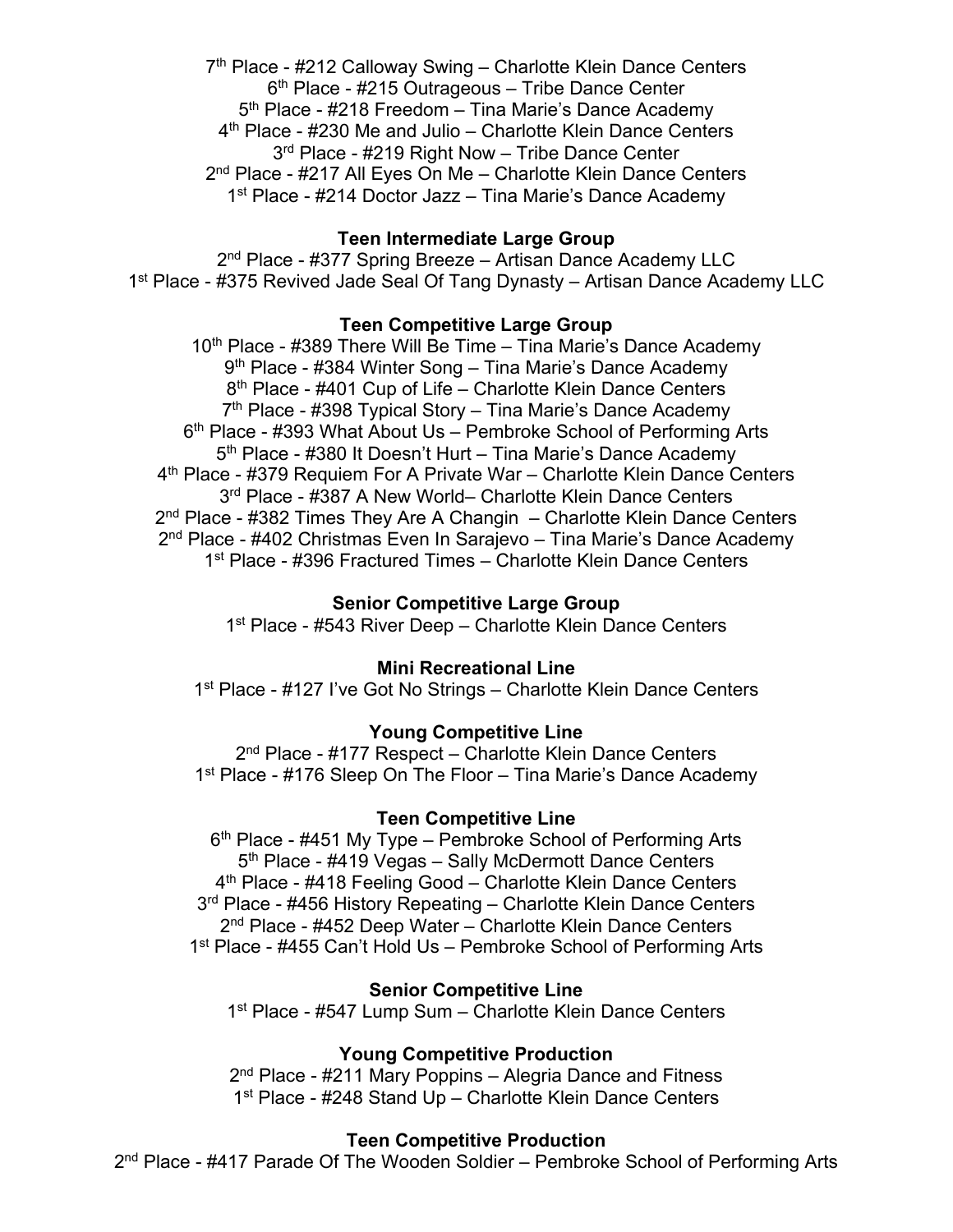# **Judge Choice Awards**

**Outstanding Entertainment -** #90 You're The Top – Pembroke School of Performing Arts **Outstanding Entertainment** – #121 It's My Party – Elite Dance Center **Outstanding Entertainment** – #186 Tang Dynasty Impression – Artisan Dance Academy LLC **Outstanding Entertainment** – #331 Moondance – Pembrooke School of Performing Arts **Outstanding Entertainment** – #358 – Gimme Gimme Gimme – Tina Marie's Dance Academy **Outstanding Entertainment** – #501 Rose's Turn – Pembroke School of Performing Arts

**Showmanship –** #58 Make It Look Easy – Alegria Dance and Fitness **Showmanship –** #137 Clapping Song – Tina Marie's Dance Academy **Showmanship –** #178 Jock Jams – Sally McDermott Dance Centers **Showmanship –** #270 Here I Come – Alegria Dance and Fitness **Showmanship –** #378 Battle Of Yorktown – Pembroke School of Performing Arts **Showmanship –** #479 Come Back – Alegria Dance and Fitness

**Technical Excellence-** #16 Vessel – Charlotte Klein Dance Centers **Technical Excellence** – #122 It's A Lovely Day Today – Charlotte Klein Dance Centers **Technical Excellence-** #183 The Awakening – Tribe Dance Center **Technical Excellence-** #295 What A Feeling – Charlotte Klein Dance Centers **Technical Excellence-** #368 Say My Name – Pembroke School of Performing Arts **Technical Excellence-** #481 Feeling Good – Tribe Dance Center

**Emotional Execution -** #3 Dancing In The Sky – Hackworth School of Performing Arts **Emotional Execution** – #166 What The World Needs Now – Tribe Dance Center **Emotional Execution-** #227 Hold On To Me – Charlotte Klein Dance Centers **Emotional Execution** -#291 The Winner Takes It All – Tribe Dance Center **Emotional Execution** - #362 Don't You Know – Charlotte Klein Dance Centers **Emotional Execution** - #519 My Mind – Tina Marie's Dance Academy

**Outstanding Choreography -** #22 Ode To A Lost Love – Charlotte Klein Dance Centers **Outstanding Choreography –** #124 Flowers In The Rain – Artisan Dance Company LLC **Outstanding Choreography -** #176 Sleep On The Floor – Tina Marie's Dance Academy **Outstanding Choreography -** #263 Fur Elise Jam – Sally McDermott Dance Centers **Outstanding Choreography -** #351 Symbiotic Connection – Sally McDermott Dance Centers **Outstanding Choreography -** #463 On Then and Now – Charlotte Klein Dance Centers

**ADCC Studio of Excellence Award** – Alegria Dance and Fitness

### **Overall High Point**

**Student Choreography** - #505 Mercy – Logan Madeiros – Pembroke School of Performing Arts **Recreational Solo/Duo/Trio** - #143 Eastern Barbie – Chloe Tian – Artisan Dance Academy LLC **Recreational Group/Line/Production** - #126 Spring Awaken – Artisan Dance Academy LLC **Intermediate Solo/Duo/Trio** - #122 It's A Lovely Day Today – Charlotte Klein Dance Centers **Intermediate Group/Line/Production - #375 Revived Jade Seal Of Tang Dynasty – Artisan Dance** Academy LLC

**Competitive Solo/Duo/Trio** - #524.1 Secret Love Song – Mikhaila Latourelle – Tribe Dance Center **Competitive Group/Line/Production** - #396 Fractured Times – Charlotte Klein Dance Centers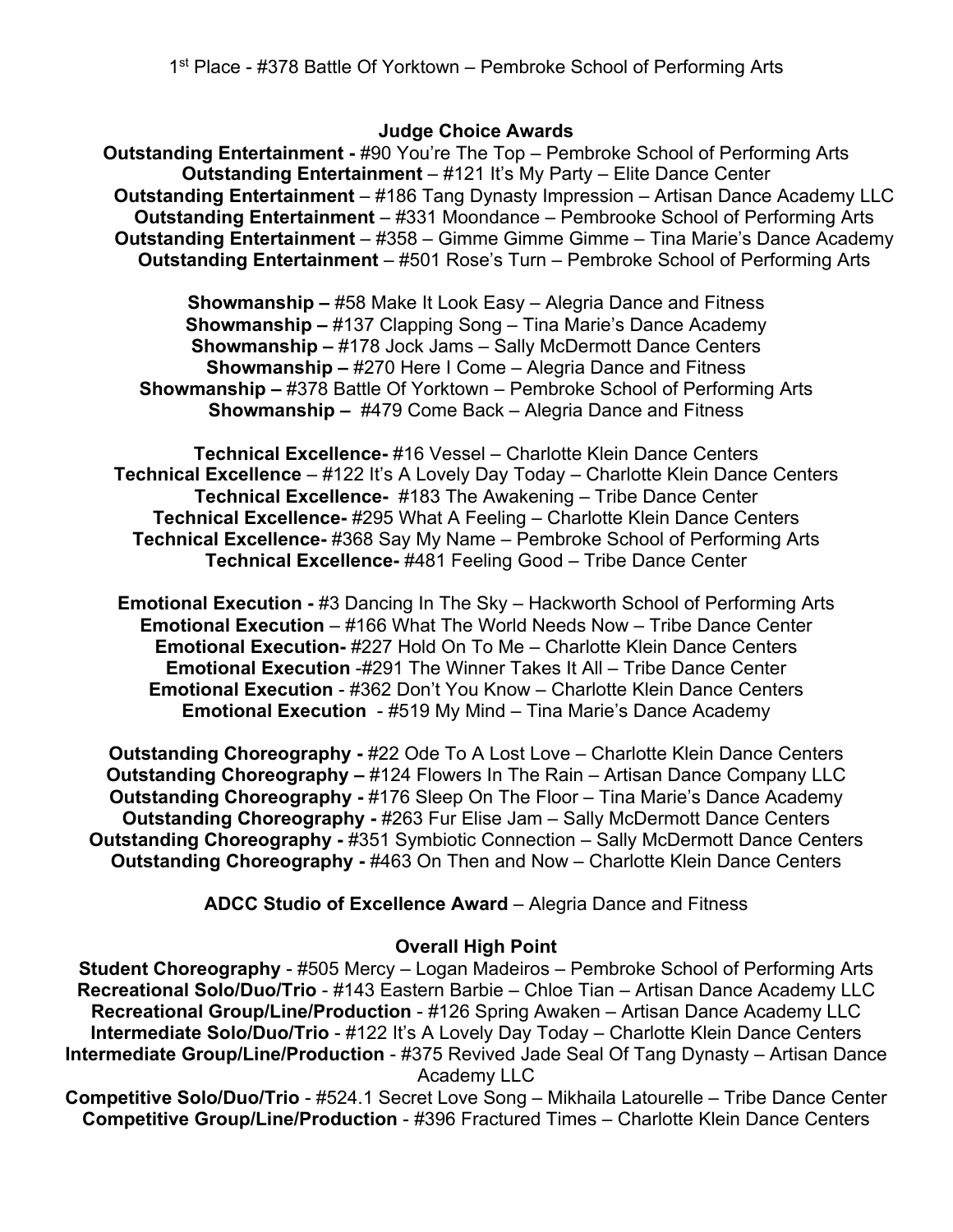#### **Artistic Adventures**

#7 Everything – Charlotte Klein Dance Centers #16 Vessel - Charlotte Klein Dance Centers #21 Home - Charlotte Klein Dance Centers #61 All Again – Hackworth School of Performing Arts #77 Is This Anyway To Fall In Love - Charlotte Klein Dance Centers #93 You Say – Pembroke School of Performing Arts #102 J'arrive A La Ville – Hackworth School of Performing Arts #143 Eastern Barbie – Artisan Dance Academy LLC #151 Peacock Flying Southeast – Artisan Dance Academy LLC #157 Gypsy Overture – Charlotte Klein Dance Centers #172 The Bare Necessities – Tribe Dance Center #183 The Awakening – Tribe Dance Center #184 Good Morning Forest – Charlotte Klein Dance Centers #186 Tang Dynasty Impression – Artisan Dance Academy LLC #192 I've Got The Music In Me – Charlotte Klein Dance Centers #195.1 – Shake The Room – Sally McDermott Dance Centers #226 Haven't Met You Yet – Charlotte Klein Dance Centers #248 Stand Up – Charlotte Klein Dance Centers #249 My Destiny – Hackworth School of Performing Arts #255 Luca – Charlotte Klein Dance Centers #256 Nature Boy – Charlotte Klein Dance Centers #258 See The Love - Charlotte Klein Dance Centers #260 Giants - Charlotte Klein Dance Centers #268 Heartache Tonight - Charlotte Klein Dance Centers #279 Dive Into The Pool – Sally McDermott Dance Centers #295 What A Feeling - Charlotte Klein Dance Centers #318 The Chain – Tina Marie's Dance Academy #321 Keep Your Head Up - Charlotte Klein Dance Centers #327 Sound of Silence – Tina Marie's Dance Academy #340 Daft Punk - Pembroke School of Performing Arts #348 I Can't Believe I Had You – Charlotte Klein Dance Centers #351 Symbiotic Connection – Sally McDermott Dance Centers #405 Maiden In The Rain – Artisan Dance Academy LLC #408 Enchanting – Artisan Dance Academy LLC #410.1 In The Waiting – Alegria Dance and Fitness #412 Look At Me – Alegria Dance and Fitness #444 Liability – Tina Marie's Dance Academy #454 Steam Heat – Sally McDermott Dance Centers #467 Amen - Charlotte Klein Dance Centers #468 Lonely Shade of Blue - Charlotte Klein Dance Centers #472 Party of One – Charlotte Klein Dance Centers #474 Gorecki – Tribe Dance Center #489 The Empress – Tribe Dance Center #490 Soon As My Heart Breaks – Tribe Dance Center #497 Strange Fruit - Charlotte Klein Dance Centers #500 Get Me To The Church On Time – Pembroke School of Performing Arts #505 Mercy – Pembroke School of Performing Arts #518 For Island Fires and Family - Charlotte Klein Dance Centers #530 Jackson Medley – Tina Marie's Dance Academy #539.1 Everything Must Change – Tribe Dance Center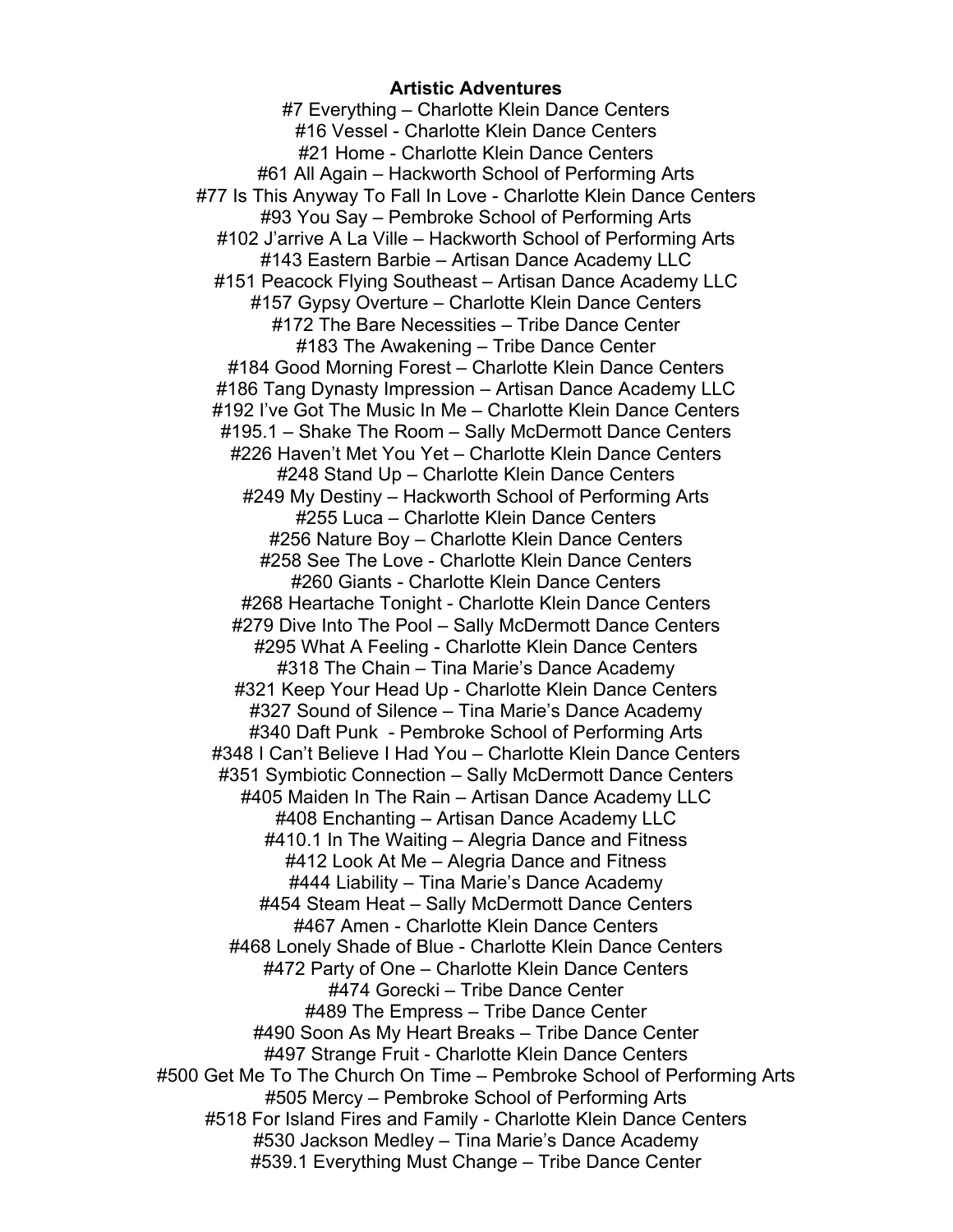#### **Elite Team Selection**

#3 Dancing In The Sky – Hackworth School of Performing Arts #5 Change Is Everything – Charlotte Klein Dance Centers #7 Everything – Charlotte Klein Dance Centers #15 For Me It's You– Charlotte Klein Dance Centers #16 Vessel - Charlotte Klein Dance Centers #18 When I'm Weary – Charlotte Klein Dance Centers #20 Falling Short – Charlotte Klein Dance Centers #22 Ode To A Lost Love – Charlotte Klein Dance Centers #34 Release – Sally McDermott Dance Centers #45 Take The A Train – Charlotte Klein Dance Centers #65 A New Life – Charlotte Klein Dance Centers #73 Truth I'm Standing On – Pembroke School of Performing Arts #77 Is This Anyway To Fall In Love - Charlotte Klein Dance Centers #79 Hostest with The Mostest – Charlotte Klein Dance Centers #89 You Make My Dreams – Charlotte Klein Dance Centers #90 You're The Top – Pembroke School of Performing Arts #92 Diamonds – Pembroke School of Performing Arts #93 You Say – Pembroke School of Performing Arts #102 J'arrive A La Ville – Hackworth School of Performing Arts #103 Pinball Wizard – Tina Marie's Dance Academy #105 Dog Days Are Over – Tina Marie's Dance Academy #106 Shake – Tina Marie's Dance Academy #141 Shake It Up – Tina Marie's Dance Academy #143 Eastern Barbie – Artisan Dance Academy LLC #151 Peacock Flying Southeast – Artisan Dance Academy LLC #160 I'm Here – Artisan Dance Academy LLC #165 Faith – Tina Marie's Dance Academy #166 What The World Needs Now – Tribe Dance Center #172 The Bare Necessities – Tribe Dance Center #173 Greased Lightning – Tina Marie's Dance Academy #181 Beautiful Lass – Artisan Dance Academy LLC #183 The Awakening – Tribe Dance Center #184 Good Morning Forest – Charlotte Klein Dance Centers #186 Tang Dynasty Impression – Artisan Dance Academy LLC #192 I've Got The Music In Me – Charlotte Klein Dance Centers #195.1 – Shake The Room – Sally McDermott Dance Centers #197 Speaking French – Charlotte Klein Dance Centers #199 Myth Of New York – Tribe Dance Center #221 Beautiful Life – Pembroke School Of Performing Arts #222 Iconz – Charlotte Klein Dance Centers #224 Name Game – Betty Gundersen Studio of Dance #226 Haven't Met You Yet – Charlotte Klein Dance Centers #227 Hold On To Me – Charlotte Klein Dance Centers #232 Sing Sing Sing – Tina Marie's Dance Academy #236 Ready Now – Charlotte Klein Dance Centers #238 Do It Like This – Tina Marie's Dance Academy #249 My Destiny – Hackworth School of Performing Arts #255 Luca – Charlotte Klein Dance Centers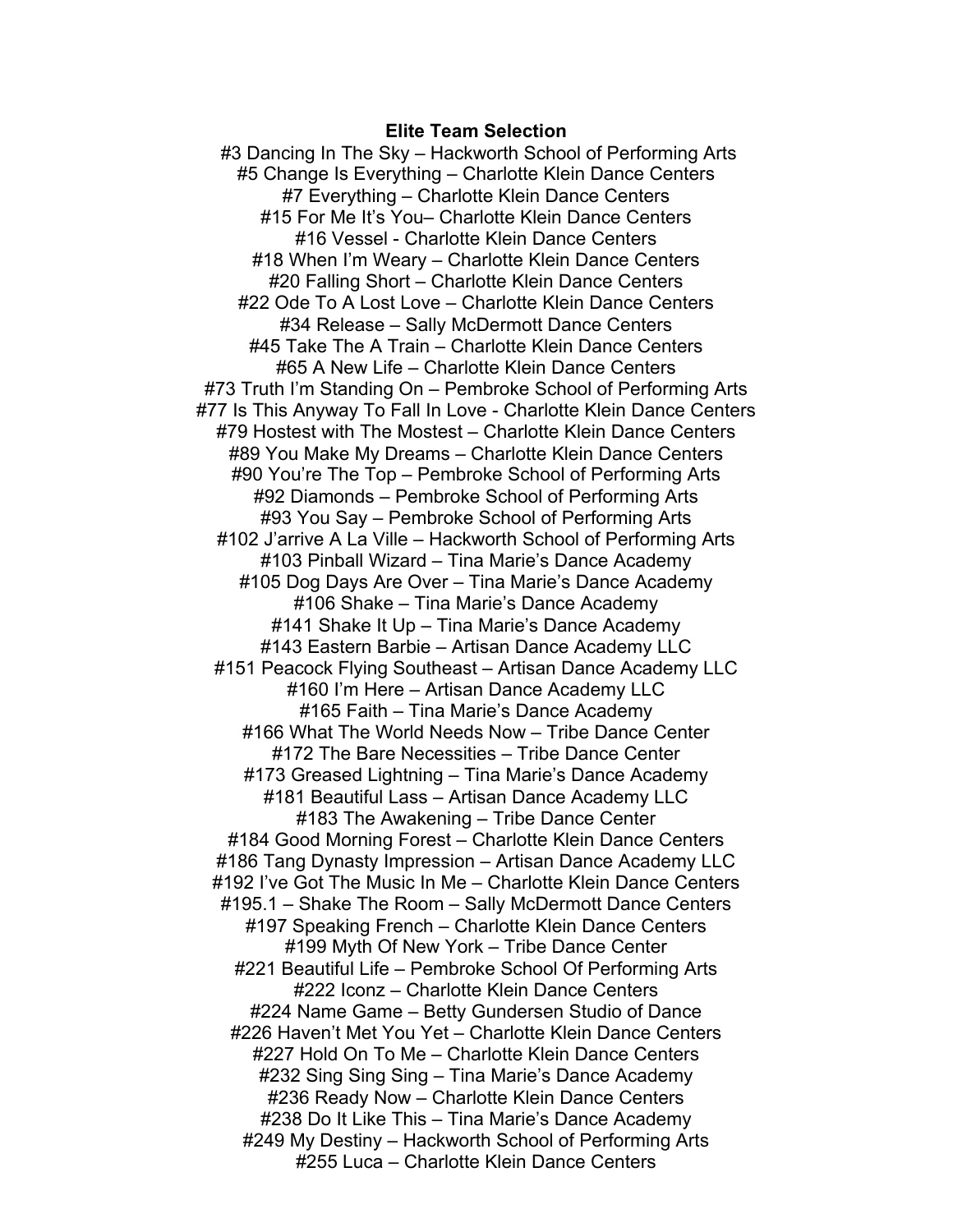#256 Nature Boy – Charlotte Klein Dance Centers #258 See The Love – Charlotte Klein Dance Centers #260 Giants – Charlotte Klein Dance Centers #262 The Way – Charlotte Klein Dance Centers #263 Fur Elise Jam – Sally McDermott Dance Centers #268 Heartache Tonight – Charlotte Klein Dance Centers #269 Celebrate – Alegria Dance and Fitness #279 Dive Into The Pool – Sally McDermott Dance Centers #286 Wondering – Charlotte Klein Dance Centers #290 Never Enough – Tribe Dance Centers #295 What A Feeing – Charlotte Klein Dance Centers #301 The Storm – Alegria Dance and Fitness #313 Slow Me Down – Tina Marie's Dance Academy #314 Big Time – Tribe Dance Center #315 The Best Is Yet To Come -Tribe Dance Center #318 The Chain – Tina Marie's Dance Academy #331 Moondance – Pembroke School of Performing Arts #335 Got It In You – Pembroke School of Performing Arts #338 Hey Mama – Charlotte Klein Dance Centers #339 Somebody To Love – Tina Marie's Dance Academy #340 Daft Punk – Pembroke School of Performing Arts #344 Three Little Birds – Charlotte Klein Dance Centers #345 Secret For The Mad – Charlotte Klein Dance Centers #346 Landslide – Alegria Dance and Fitness #348 I Can't Believe I Had You- Charlotte Klein Dance Centers #351 Symbiotic Connection – Sally McDermott Dance Centers #359 I Got You – Hackworth School of Performing Arts #374 Isn't She Lovely – Tina Marie's Dance Academy #403 Chinese Knot – Artisan Dance Academy LLC #405 Maiden In The Rain – Artisan Dance Academy LLC #407 Love of Butterfly and Flowers – Artisan Dance Academy LLC #408 Enchanting – Artisan Dance Academy LLC #410 Spring Spirit – Artisan Dance Academy LLC #410.1 In The Waiting – Alegria Dance and Fitness #412 Look At Me – Alegria Dance and Fitness #422 Go – Charlotte Klein Dance Centers #425 Perfect Family – Charlotte Klein Dance Centers #430 We – Sally McDermott Dance Centers #439 Let's Get It Started – Sally McDermott Dance Centers #440 In Case You Don't Live Forever – Pembroke School of Performing Arts #447 The Light – Pembroke School of Performing Arts #452 Deep Water – Charlotte Klein Dance Centers #455 Can't Hold Us – Pembroke School of Performing Arts #460 Dynamite – Tribe Dance Center #465 Oscillation – Tribe Dance Center #466 Wild Is The Wind – Tribe Dance Center #467 Amen - Charlotte Klein Dance Centers #468 Lonely Shade of Blue - Charlotte Klein Dance Centers #472 Party of One – Charlotte Klein Dance Centers #474 Gorecki – Tribe Dance Center #477 Grass Is Blue – Sally McDermott Dance Center #478 A Time Remembered – Artisan Dance Academy LLC